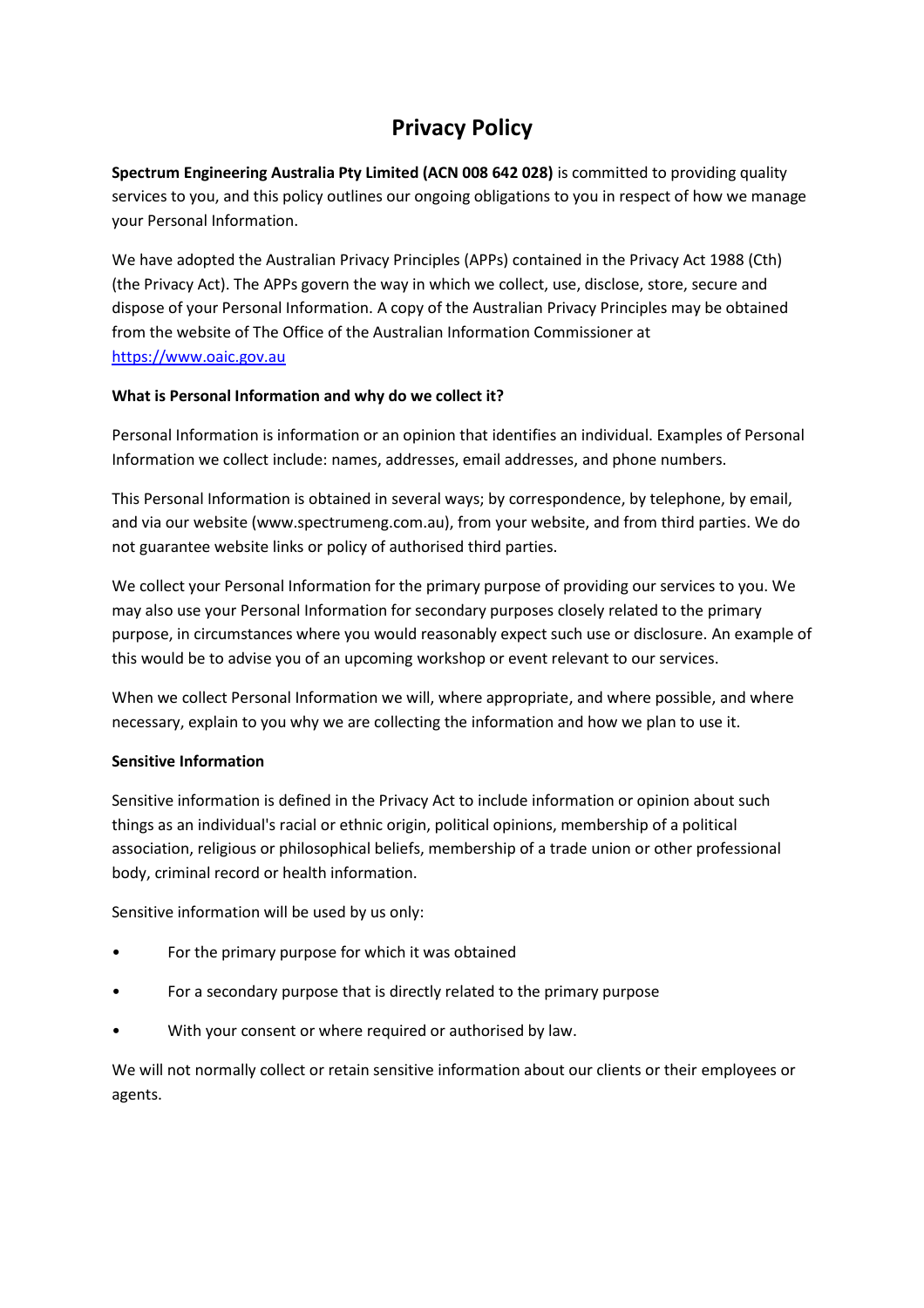#### **Third Parties**

Where reasonable and practicable to do so, we will collect your Personal Information only from you. However, in some circumstances we may be provided with information by third parties. In such a case we will take reasonable steps to ensure that you are made aware of the information provided to us by the third party.

#### **Disclosure of Personal Information**

Your Personal Information may be disclosed in a number of circumstances including the following:

- Third parties where you consent to the use or disclosure; and
- Where required or authorised by law.

#### **Security of Personal Information**

Your Personal Information is stored in a manner that reasonably protects it from misuse and loss and from unauthorized access, modification or disclosure.

When your Personal Information is no longer needed for the purpose for which it was obtained, we will take reasonable steps to destroy or permanently de-identify your Personal Information. However, most of the Personal Information is or will be stored in client files which will be kept by us for a minimum of 7 years.

#### **Access to your Personal Information**

You may access the Personal Information we hold about you and to update and/or correct it, subject to certain exceptions. If you wish to access your Personal Information, please contact us in writing.

Spectrum Engineering Australia Pty Limited will not charge any fee for your access request, but may charge an administrative fee for providing a copy of your Personal Information.

In order to protect your Personal Information we may require identification from you before releasing the requested information.

# **Maintaining the Quality of your Personal Information**

It is an important to us that your Personal Information is up to date. We will take reasonable steps to make sure that your Personal Information is accurate, complete and up-to-date. If you find that the information we have is not up to date or is inaccurate, please advise us as soon as practicable so we can update our records and ensure we can continue to provide quality services to you.

# **Policy Updates**

This Policy may change from time to time and is available on our website.